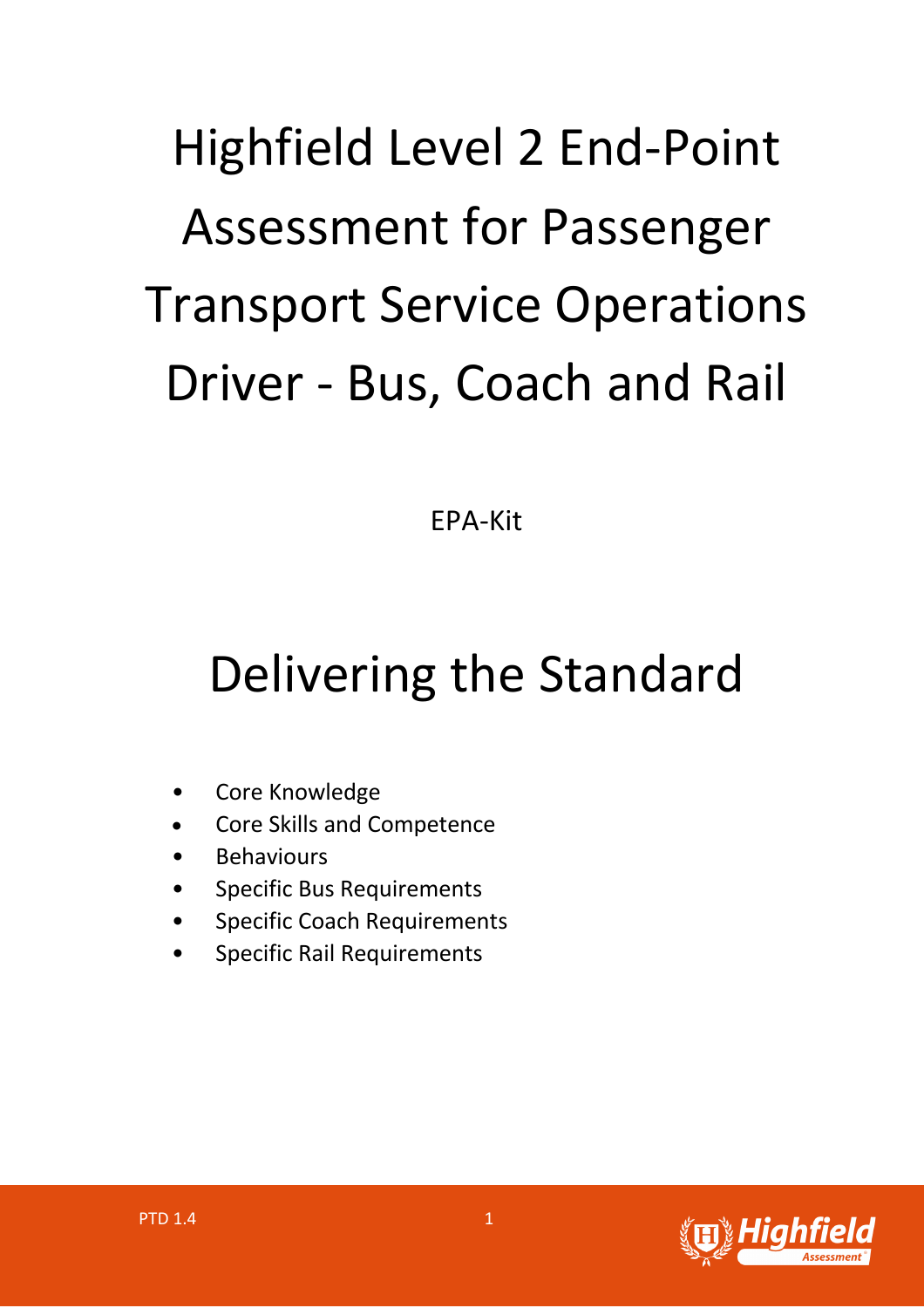## **Highfield Level 2 End-point Assessment for Passenger Transport Service Operations Driver - Bus, Coach and Rail Apprenticeship Standard**

The following pages contain the passenger transport driver standard and the assessment criteria in a suggested format that is suitable for delivery. All the core is listed first; knowledge, skills and competence, and behaviours. This is followed in turn by the specific skills and knowledge for bus, coach and rail.

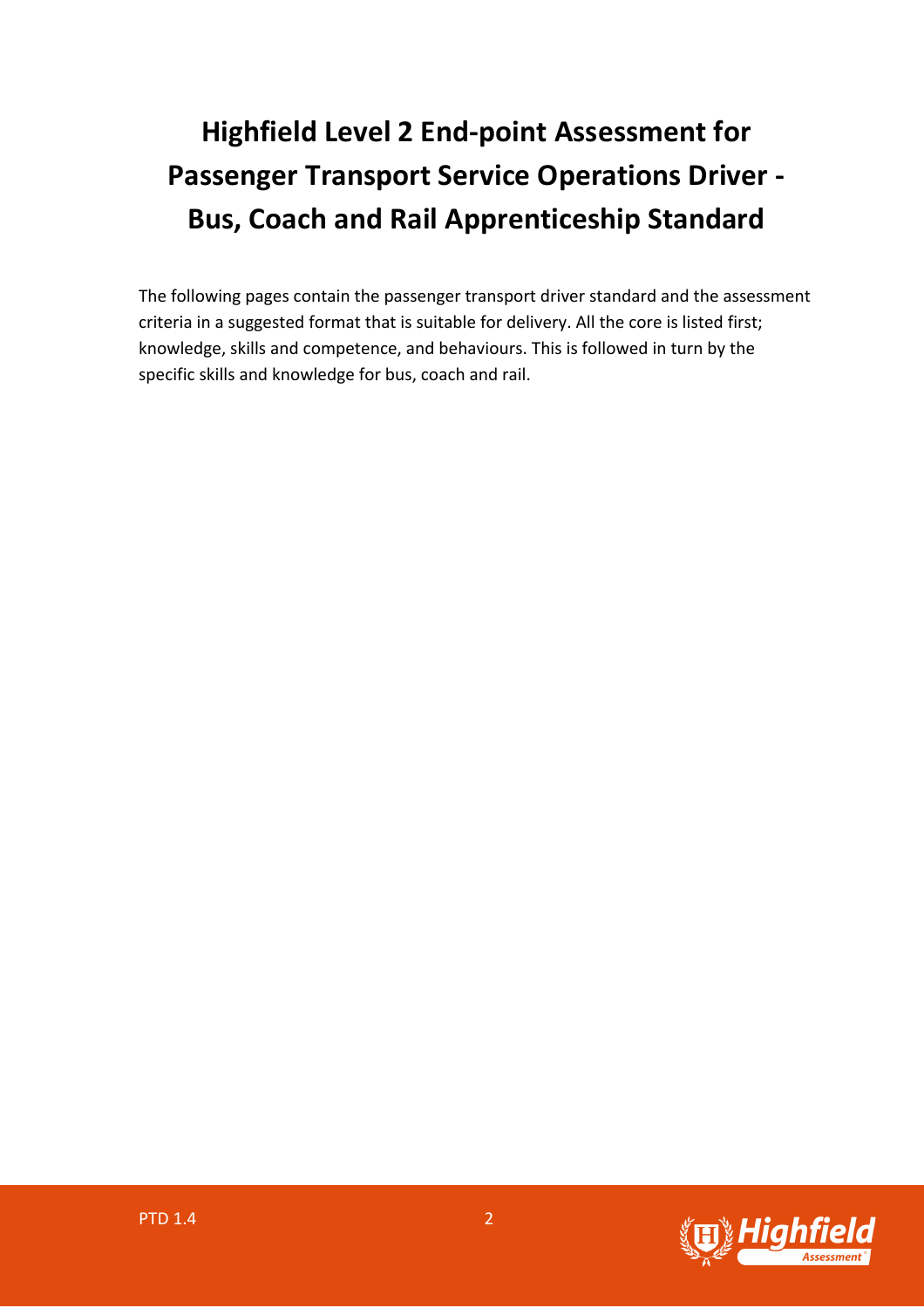| <b>Core Knowledge</b> |                                                                                                                                                                      |                                                                                                                                |
|-----------------------|----------------------------------------------------------------------------------------------------------------------------------------------------------------------|--------------------------------------------------------------------------------------------------------------------------------|
| Reference             | Requirement                                                                                                                                                          | <b>Indicative Assessment Criteria</b>                                                                                          |
| K1                    | Understand the diverse range of customers within the<br>transport services industry, their needs, rights and<br>expectations and how to provide an excellent service | K1.1 Describe the services available within the commercial transport<br>sector                                                 |
|                       | that promotes the transport industry                                                                                                                                 | K1.2 Identify the range of customers using transport services                                                                  |
|                       |                                                                                                                                                                      | K1.3 Identify customer needs, rights and expectations                                                                          |
|                       |                                                                                                                                                                      | K1.4 Describe how to provide an excellent service that promotes the<br>industry                                                |
| K <sub>2</sub>        | Know the preparation, tests and checks required to<br>ensure a vehicle is brought into service safely and on                                                         | K2.1 Identify different vehicle types, features, systems and equipment                                                         |
|                       | time                                                                                                                                                                 | K2.2 Describe driver responsibilities and actions to minimise delays and to<br>ensure a safe and secure journey                |
|                       |                                                                                                                                                                      | K2.3 Describe routine checks required to ensure a vehicle is brought into<br>service safely and on time                        |
| K <sub>3</sub>        | Understand/know the range of route features,<br>characteristics, systems and equipment, and the<br>different conditions and restrictions that may occur              | K3.1 Identify route features, characteristics, systems and equipment in use<br>when driving                                    |
|                       | when driving                                                                                                                                                         | K3.2 Describe different conditions and restrictions which may occur when<br>driving                                            |
| K4                    | Know the range of situations, failures, incidents and<br>emergencies that could occur and the actions and<br>considerations to be taken when these have been         | K4.1 Identify a range of situations, failures, incidents and emergencies that<br>could occur when driving                      |
|                       | identified and the procedures to follow                                                                                                                              | K4.2 Describe typical failures, the action(s) and consideration needed and<br>the correct procedure to deal with the situation |

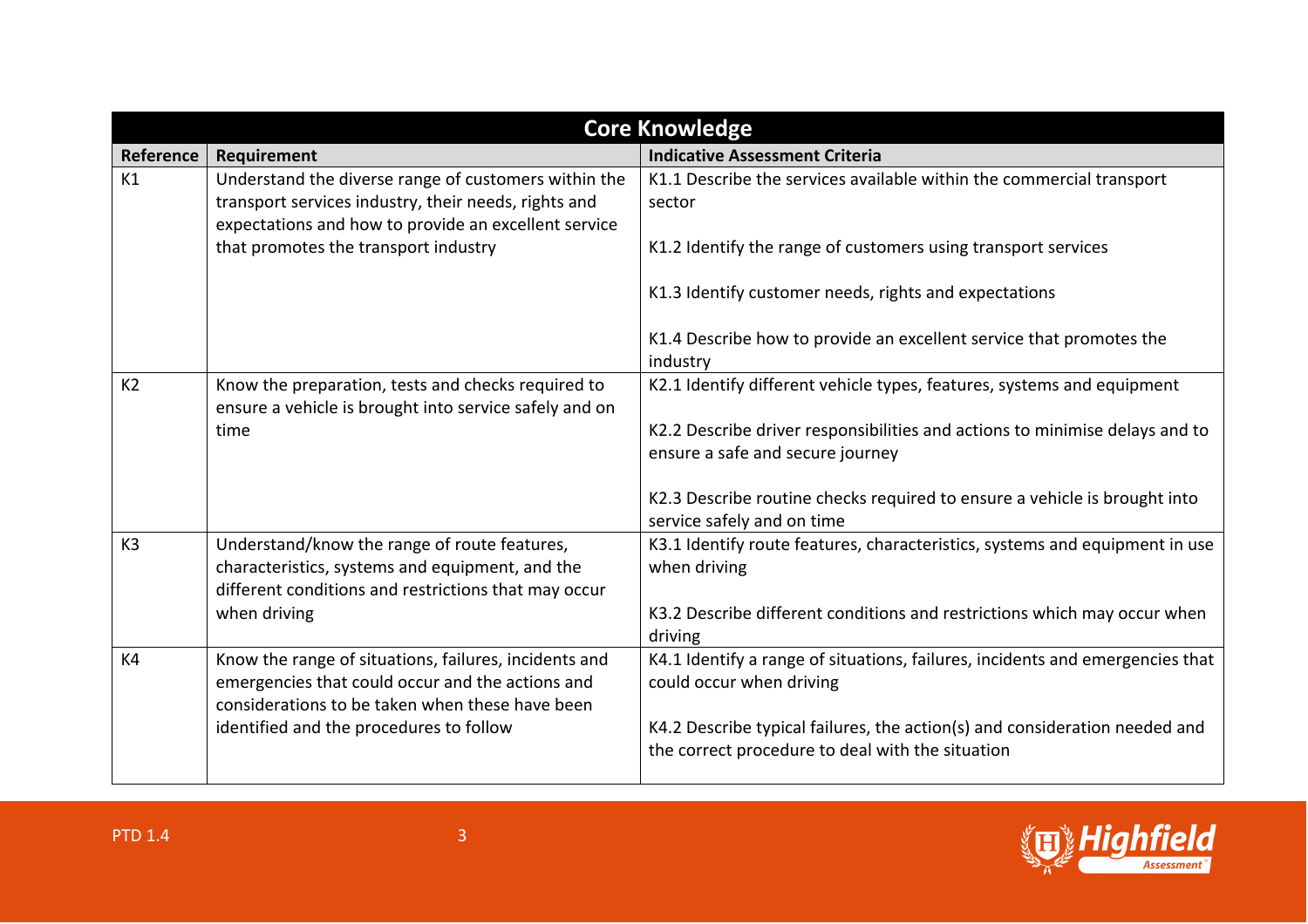|  | K4.3 Describe incidents that may occur and identify what action(s) you<br>should consider, and the correct procedure to deal with the situation                       |
|--|-----------------------------------------------------------------------------------------------------------------------------------------------------------------------|
|  | K4.4 Describe emergencies that could occur while operating a vehicle,<br>what action(s) should be considered, and the correct procedure to deal<br>with the situation |

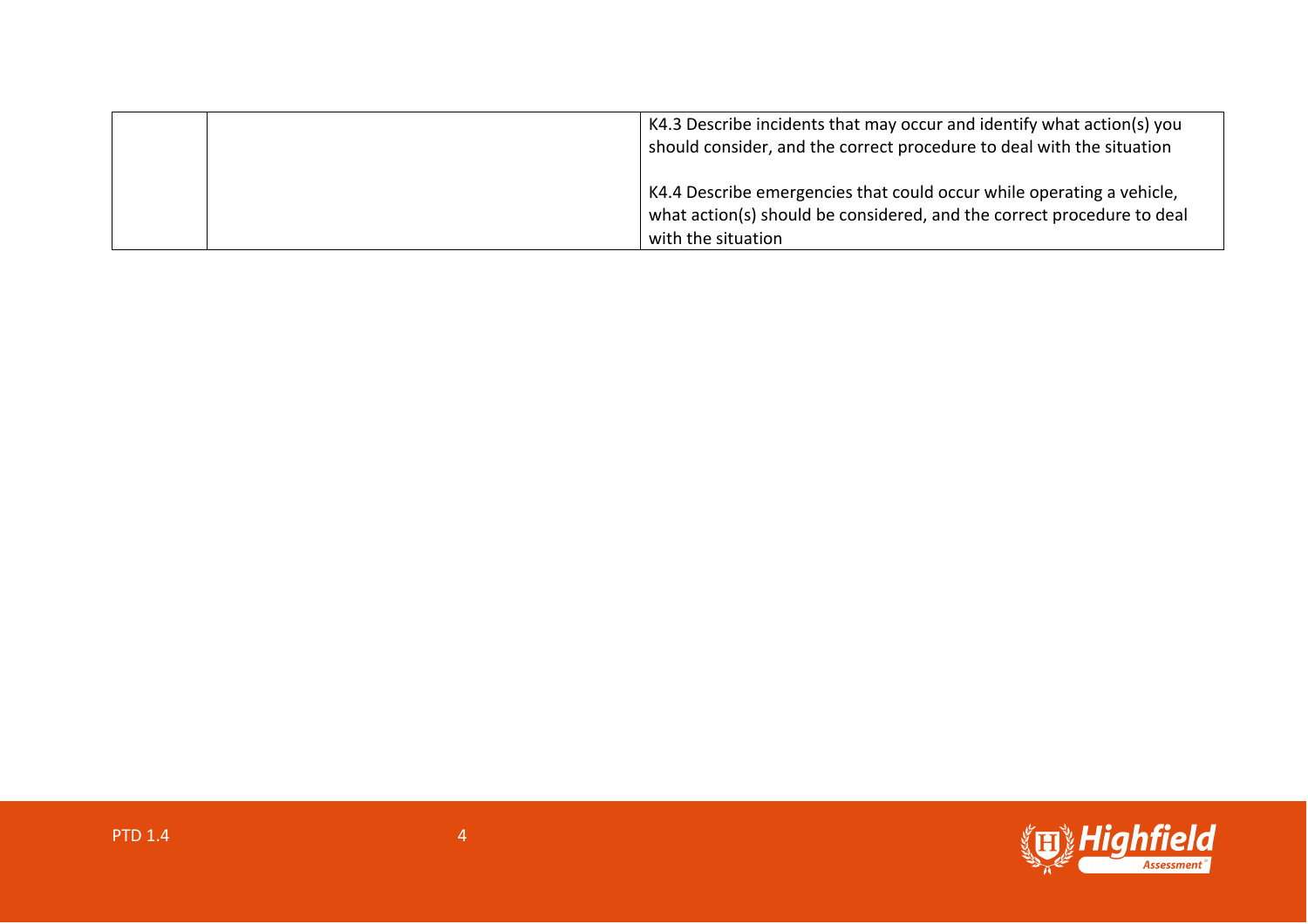| <b>Core Skills and Competence</b> |                                                                                                                                                                        |                                                                                                                                        |
|-----------------------------------|------------------------------------------------------------------------------------------------------------------------------------------------------------------------|----------------------------------------------------------------------------------------------------------------------------------------|
| Reference                         | Requirement                                                                                                                                                            | <b>Indicative Assessment Criteria</b>                                                                                                  |
| S <sub>1</sub>                    | Complete the required tests, checks and observations<br>prior to commencing the journey to ensure the vehicle<br>is safe, meets the standards required and the correct | S1.1 Prepare and organise work to ensure it can be undertaken in a safe<br>and efficient manner                                        |
|                                   | documentation is in place                                                                                                                                              | S1.2 Carry out approved safety checks, both inside and outside the<br>vehicle, and on associated equipment to ensure it is fit for use |
|                                   |                                                                                                                                                                        | S1.3 Report defects to the vehicle or equipment in line with<br>organisational procedures                                              |
|                                   |                                                                                                                                                                        | S1.4 Complete all the necessary documents related to journeys and pass<br>them to the correct person (where applicable)                |
|                                   |                                                                                                                                                                        | S1.5 Confirm the vehicle's service or defect record is current and meets<br>approved requirements (where applicable)                   |
|                                   |                                                                                                                                                                        | S1.6 Report all issues and concerns and obtain another vehicle if<br>necessary                                                         |
| S <sub>2</sub>                    | Recognise inappropriate behaviour that could lead to a<br>conflict and remain alert for breaches of security e.g.                                                      | S2.1 Continuously be alert and scan for any breaches in security                                                                       |
|                                   | suspicious packages and emergency situations, taking<br>prompt and appropriate action to ensure safety                                                                 | S2.2 Take action when a breach of security has happened or is suspected                                                                |
|                                   |                                                                                                                                                                        | S2.3 Recognise situations that involve inappropriate behaviour                                                                         |
|                                   |                                                                                                                                                                        | S2.4 Assess the risks in a conflict situation                                                                                          |
|                                   |                                                                                                                                                                        | S2.5 Obtain assistance in situations outside own personal authority and<br>ability                                                     |

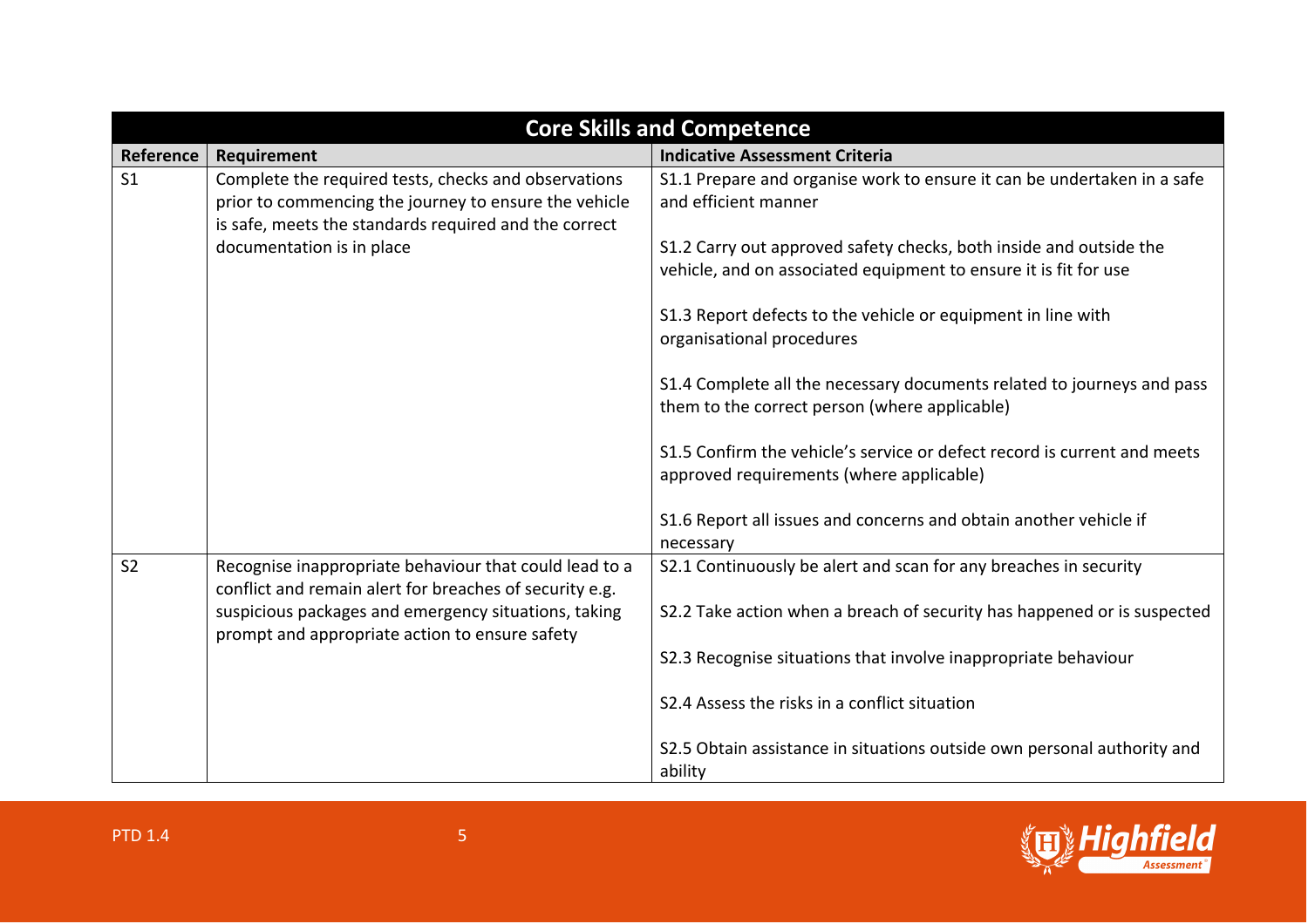|                |                                                                                                            | S2.6 Offer assistance to colleagues who are dealing with a conflict or<br>dangerous situation                                                  |
|----------------|------------------------------------------------------------------------------------------------------------|------------------------------------------------------------------------------------------------------------------------------------------------|
| S <sub>3</sub> | Act appropriately during incidents and emergency<br>situations to minimise risk                            | S3.1 Deal with incidents and emergencies in line with organisational<br>requirements                                                           |
|                |                                                                                                            | S3.2 Carry out an evacuation of people from an area                                                                                            |
|                |                                                                                                            | S3.3 Provide reassurance to customers who have been affected                                                                                   |
|                |                                                                                                            | S3.4 Seek assistance from the appropriate sources                                                                                              |
|                |                                                                                                            | S3.5 Report the details of incidents and emergencies in line with<br>organisational requirements                                               |
| S <sub>4</sub> | Evaluate situations, which impact on the transport<br>service, and provide solutions to restore operations | S4.1 Assess the effect of a situation on normal working practices                                                                              |
|                |                                                                                                            | S4.2 Take remedial action after a situation has taken place to restore<br>normal working practices                                             |
| S <sub>5</sub> | Recognise when circumstances could lead to confusion,<br>panic or conflict, providing assistance that is   | S5.1 Identify the cause or potential causes of confusion, panic or conflict                                                                    |
|                | considerate of risk, and reassurance that is sympathetic<br>and promotes good will                         | S5.2 Assess personal risks and risks to others during situations of<br>confusion, panic or conflict                                            |
|                |                                                                                                            | S5.3 Provide assistance and reassurance within the limits of your own<br>personal authority                                                    |
|                |                                                                                                            | S5.4 Get help from the appropriate sources during circumstances outside<br>your own personal authority                                         |
|                |                                                                                                            | S5.5 Make announcements to ensure passengers are kept informed of<br>delays and interruptions to the service and implications to the timetable |

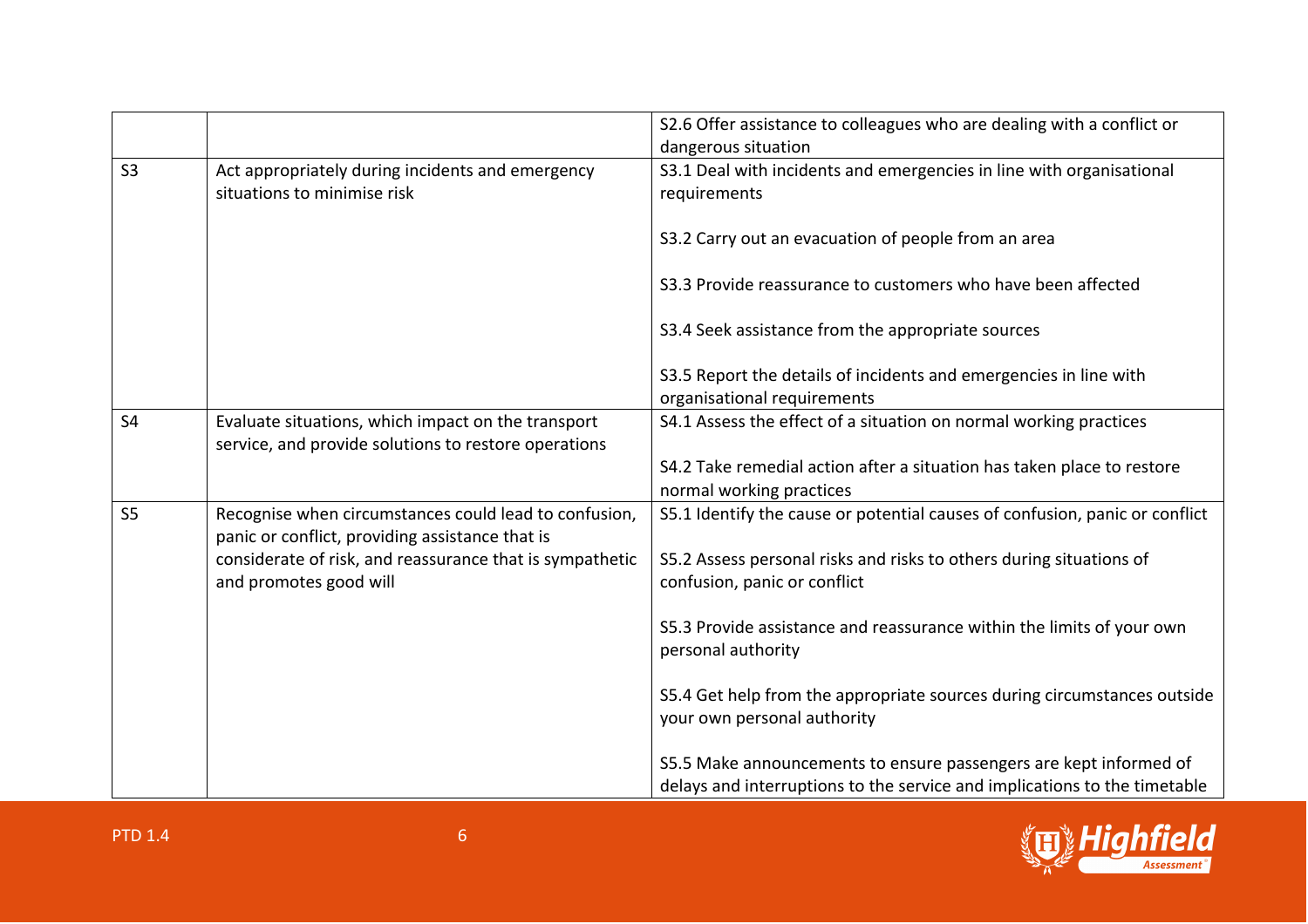|                |                                                                                                                  | S5.6 Ensure the vehicle displays the correct destination, signage and<br>information                                                                                  |
|----------------|------------------------------------------------------------------------------------------------------------------|-----------------------------------------------------------------------------------------------------------------------------------------------------------------------|
| S <sub>6</sub> | Drive safely and efficiently, and operate in all weather<br>conditions                                           | S6.1 Start and control the vehicle safely and efficiently, responding to<br>signals, signage and instructions                                                         |
|                |                                                                                                                  | S6.2 Show consideration for other road/rail users                                                                                                                     |
|                |                                                                                                                  | S6.3 Monitor the instrumentation and ensure the vehicle is operating<br>efficiently and effectively                                                                   |
|                |                                                                                                                  | S6.4 Maintain the speed and position of the vehicle in a way that is<br>appropriate to the current road/rail conditions                                               |
|                |                                                                                                                  | S6.5 Give timely and clear signals when intending to change direction or<br>the position of the vehicle (where applicable)                                            |
|                |                                                                                                                  | S6.6 Make visual checks around the vehicle to decide how safe the<br>immediate environment is                                                                         |
|                |                                                                                                                  | S6.7 Drive the vehicle in different weather conditions                                                                                                                |
|                |                                                                                                                  | S6.8 Operate the vehicle in restricted spaces                                                                                                                         |
| S <sub>7</sub> | Prepare and submit documents, reports and logs,<br>containing performance, incident and technical<br>information | S7.1 Hand over a vehicle to the control of others by ensuring that<br>appropriate procedures are followed, and the required information and<br>documents are complete |
|                |                                                                                                                  | S7.2 Complete and submit documentation:                                                                                                                               |
|                |                                                                                                                  | performance<br>any incidents                                                                                                                                          |
|                |                                                                                                                  | technical information                                                                                                                                                 |

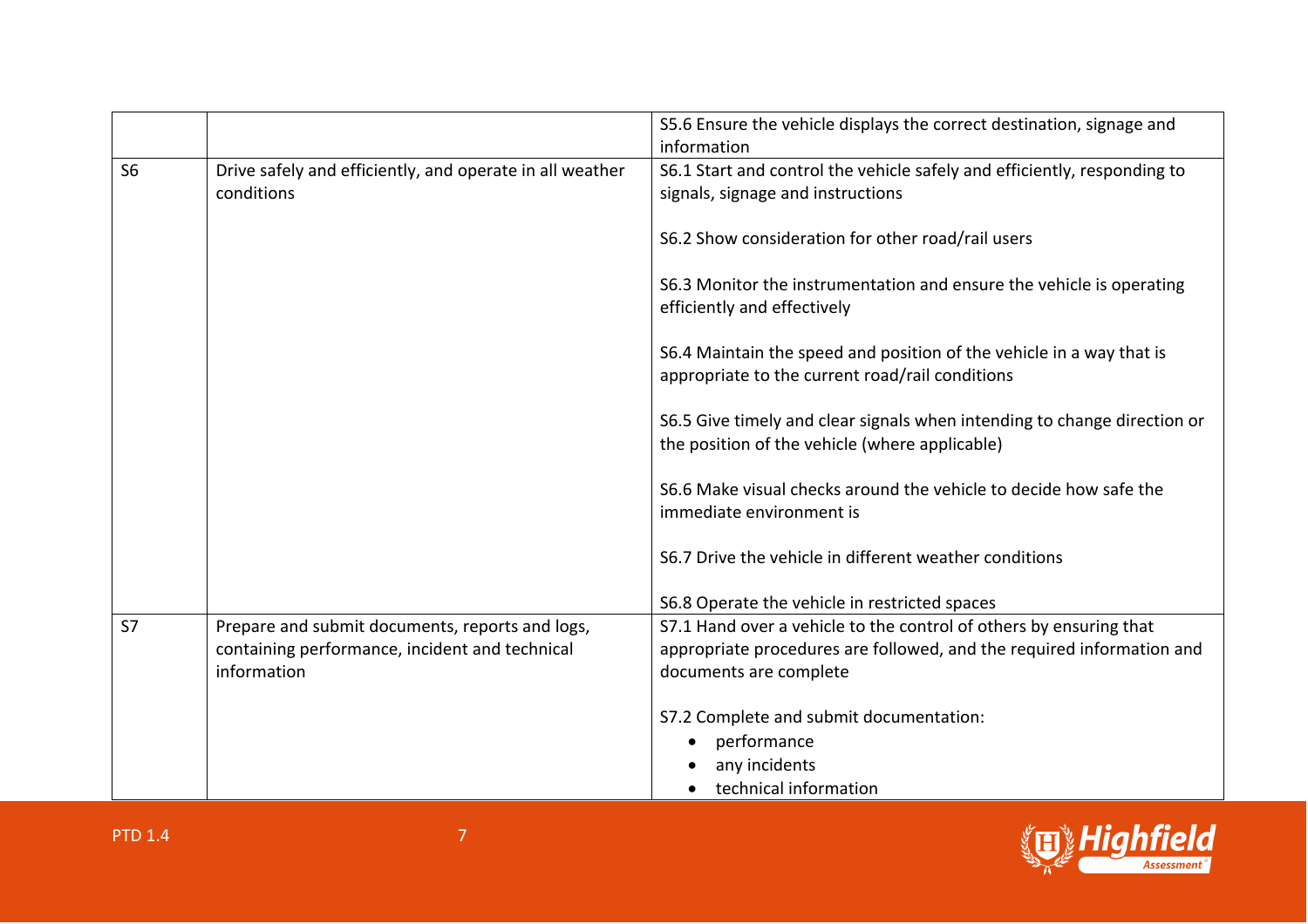| S <sub>8</sub> | Respond to warnings and indications, adopt a<br>systematic approach to diagnose and rectify faults and                | S8.1 Use approved methods to respond to warnings and indications                                                                                                           |
|----------------|-----------------------------------------------------------------------------------------------------------------------|----------------------------------------------------------------------------------------------------------------------------------------------------------------------------|
|                | failures using approved methods and techniques                                                                        | S8.2 Fix faults using approved methods and techniques                                                                                                                      |
| S <sub>9</sub> | Take appropriate action when external factors interfere<br>with the planned journey                                   | S9.1 Report incidents and take appropriate actions                                                                                                                         |
|                |                                                                                                                       | S9.2 Follow advice offered by supervisory team or authorised person,<br>e.g. police                                                                                        |
|                |                                                                                                                       | S9.3 Offer passengers suitable advice, so they can make informed<br>decisions for their journey                                                                            |
| <b>S10</b>     | Take appropriate action when emergency situations<br>arise ensuring that priority is given to the safety of<br>people | S10.1 Actively carry out a dynamic risk assessment and take appropriate<br>action to either remove, isolate or highlight the hazard, keeping yourself<br>safe at all times |
|                |                                                                                                                       | S10.2 Ensure passengers are safe and continuously informed                                                                                                                 |
|                |                                                                                                                       | S10.3 Make vehicle safe and secure                                                                                                                                         |
|                |                                                                                                                       | S10.4 Report, record and complete appropriate paperwork required, as a<br>result of the emergency, e.g. witness statement                                                  |

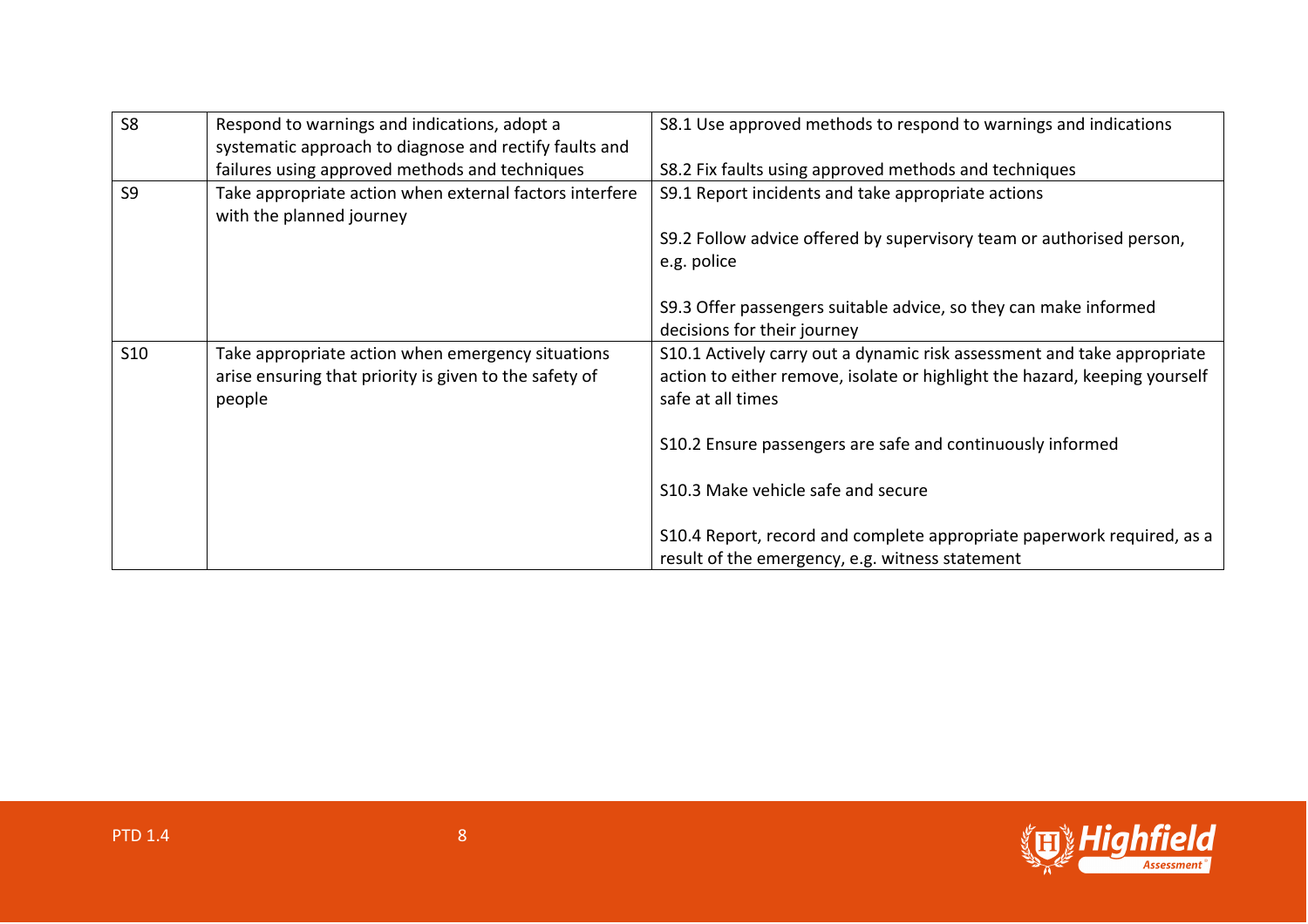| <b>Behaviours</b> |                                                                                                             |                                                                                                      |
|-------------------|-------------------------------------------------------------------------------------------------------------|------------------------------------------------------------------------------------------------------|
| Reference         | Requirement                                                                                                 | <b>Indicative Assessment Criteria</b>                                                                |
| <b>B1</b>         | Be approachable and friendly at all times                                                                   | B1.1 Establish a rapport with the customer                                                           |
|                   |                                                                                                             | B1.2 Welcome passengers and be approachable                                                          |
| <b>B2</b>         | Act as a good listener, respectful of others' beliefs and<br>personal circumstances                         | B2.1 Use active listening techniques                                                                 |
|                   |                                                                                                             | B2.2 Show respect to beliefs and personal circumstances of others                                    |
| B <sub>3</sub>    | Be conscientious of risks impacting on passenger safety<br>and remain calm under pressure when issues occur | B3.1 Report hazardous situations in line with organisational procedures                              |
|                   |                                                                                                             | B3.2 Warn others when hazardous situations arise, while remaining calm                               |
| <b>B4</b>         | Be confident of their role regarding passenger safety<br>and organised in its delivery                      | B4.1 Show confidence in the safety of your passengers, yourself and<br>others                        |
|                   |                                                                                                             | B4.2 Plan and organise, so you are prepared and safe                                                 |
| <b>B5</b>         | Be passionate about providing quality passenger<br>services and a role model to colleagues                  | B5.1 Describe how interpersonal skills can create a positive impression of<br>the transport industry |
| <b>B6</b>         | Pay attention to detail and take pride in providing a<br>quality service                                    | B6.1 Demonstrate attention to detail which leads to quality                                          |

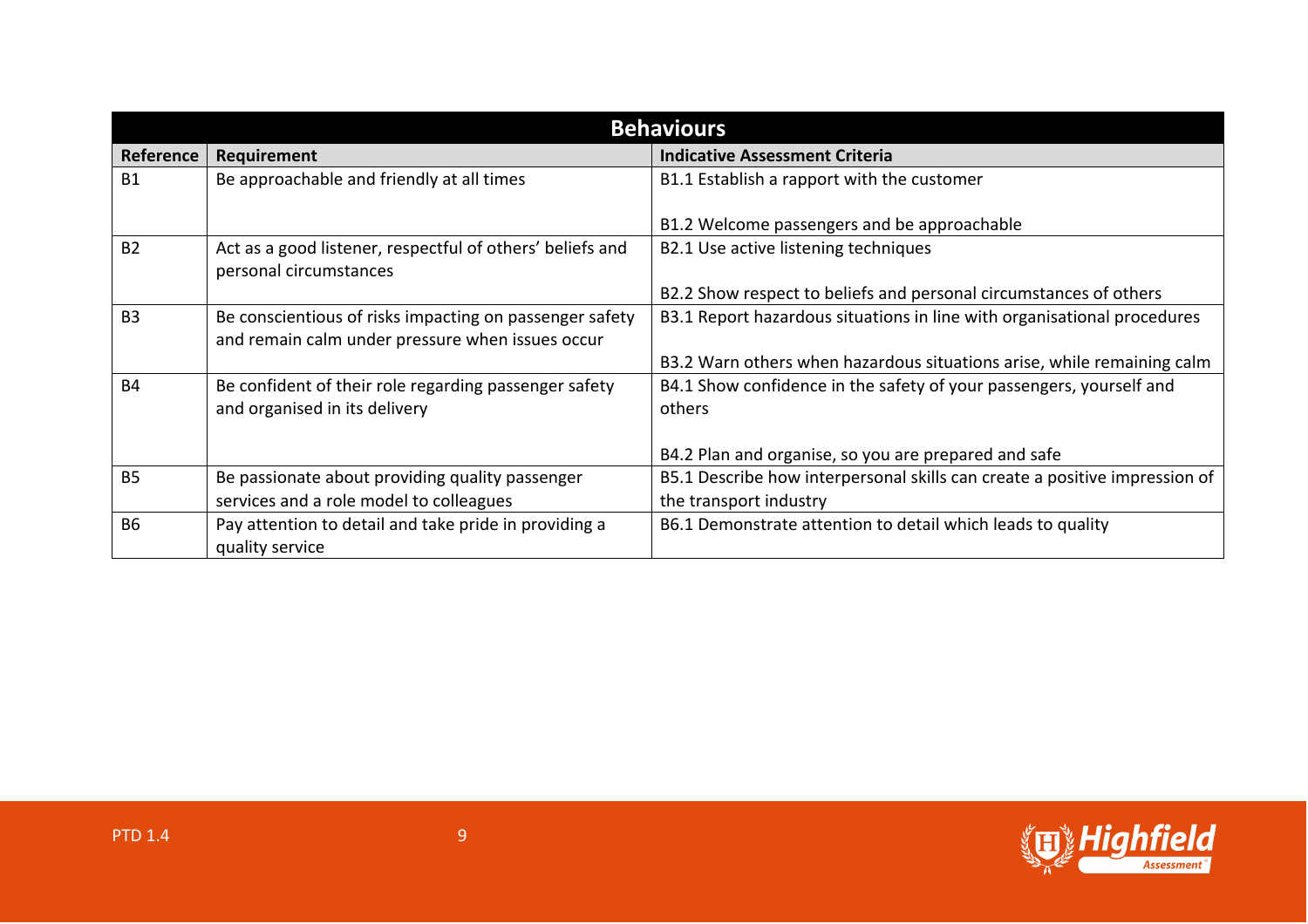| <b>Specific Bus Requirements</b> |                                                                                                                                                                       |                                                                                                                                                           |
|----------------------------------|-----------------------------------------------------------------------------------------------------------------------------------------------------------------------|-----------------------------------------------------------------------------------------------------------------------------------------------------------|
| Reference                        | Requirement                                                                                                                                                           | <b>Indicative Assessment Criteria</b>                                                                                                                     |
| SB1                              | Receive fares and issue tickets, receipts or passes, using<br>the appropriate systems and equipment, recording<br>transactions and dealing with errors                | SB1.1 Confirm the equipment used for issuing and/or processing tickets<br>is in working order                                                             |
|                                  |                                                                                                                                                                       | SB1.2 Issue tickets, and confirm that prepaid tickets and passes are valid<br>for the journey                                                             |
|                                  |                                                                                                                                                                       | SB1.3 Deal with any problems in line with organisational procedures                                                                                       |
|                                  |                                                                                                                                                                       | SB1.4 Store all payments in an approved place in line with organisational<br>guidelines                                                                   |
|                                  |                                                                                                                                                                       | SB1.5 Recognise and report when tickets or passes have been misused<br>and when passengers have not paid fares, in line with organisational<br>procedures |
|                                  |                                                                                                                                                                       | SB1.6 Follow any concessionary fare schemes in line with organisational<br>procedures                                                                     |
| SB <sub>2</sub>                  | Welcome customers in a polite and reassuring manner,<br>directing and assisting as appropriate and provide<br>information relating to timetables, delays and on-board | SB2.1 Acknowledge customers promptly and politely, and speak to them<br>in a way that promotes confidence in the organisation                             |
|                                  | services                                                                                                                                                              | SB2.2 Give customers information on timetabling and services                                                                                              |
|                                  |                                                                                                                                                                       | SB2.3 Keep customers up to date with information on delays                                                                                                |

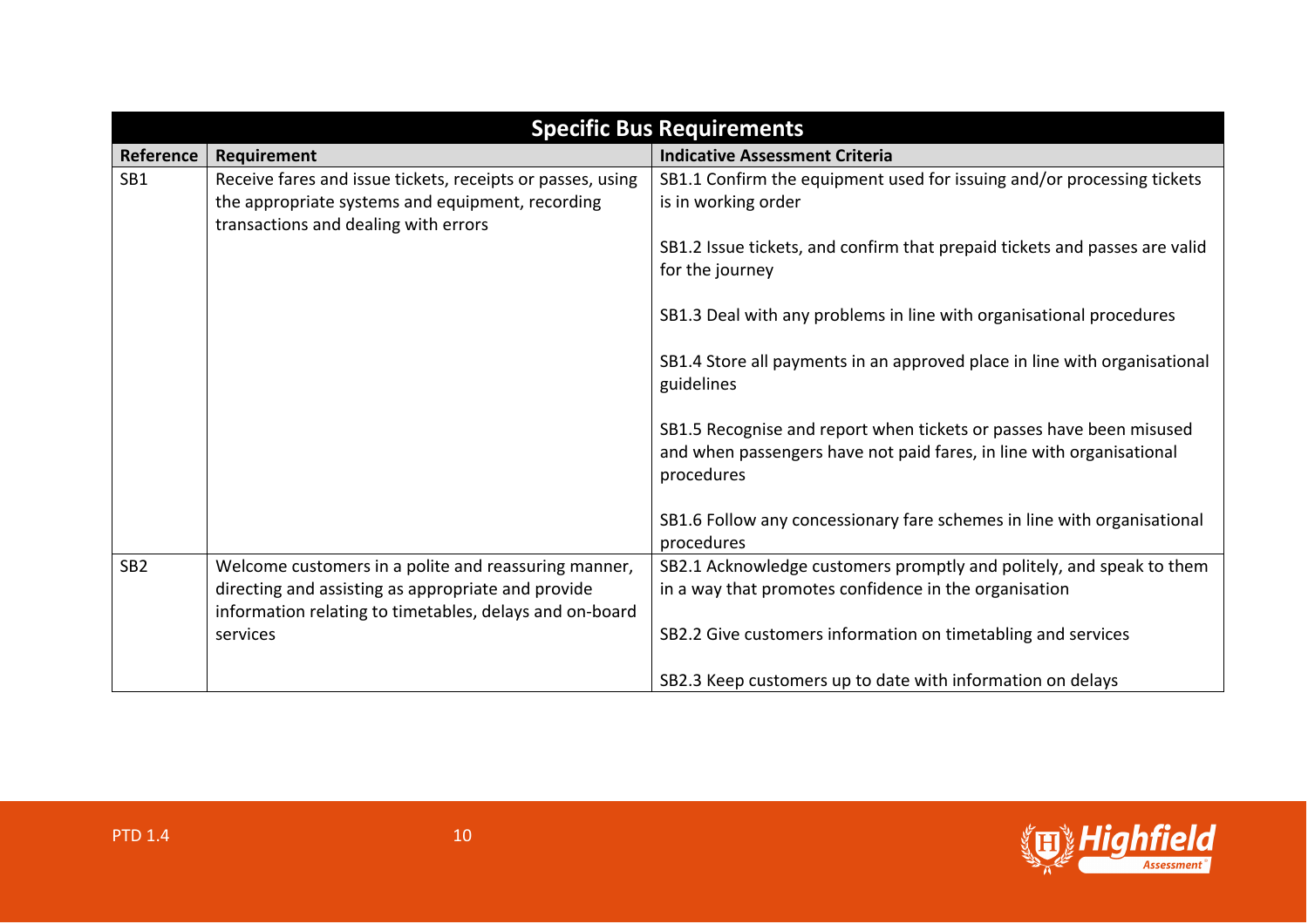| KB1             | Know the correct procedures for issuing tickets, receipts<br>or passes and understand how to use the appropriate<br>equipment | KB1.1 Describe how to operate the appropriate equipment for the issue<br>of tickets, receipts and passes |
|-----------------|-------------------------------------------------------------------------------------------------------------------------------|----------------------------------------------------------------------------------------------------------|
|                 |                                                                                                                               | KB1.2 Explain the correct procedure when appropriate equipment is<br>faulty                              |
|                 |                                                                                                                               | KB1.3 Explain the correct procedure for issuing tickets and passes                                       |
|                 |                                                                                                                               | KB1.4 Explain the correct procedure for issuing a receipt                                                |
| KB <sub>2</sub> | Understand the importance of correct signage and how<br>to display it                                                         | KB2.1 Describe the importance of correct signage                                                         |
|                 |                                                                                                                               | KB2.2 Explain how to display signage correctly                                                           |
|                 |                                                                                                                               | KB2.3 Explain the procedure(s) to follow if signage display is faulty                                    |
| KB3             | Understand the importance of good customer service<br>and know where to locate information regarding                          | KB3.1 Describe the importance of good customer service                                                   |
|                 | timetables, delays and on-board services                                                                                      | KB3.2 Identify where timetables can be found                                                             |
|                 |                                                                                                                               | KB3.3 Identify where information on delays and on-board services can be<br>found                         |

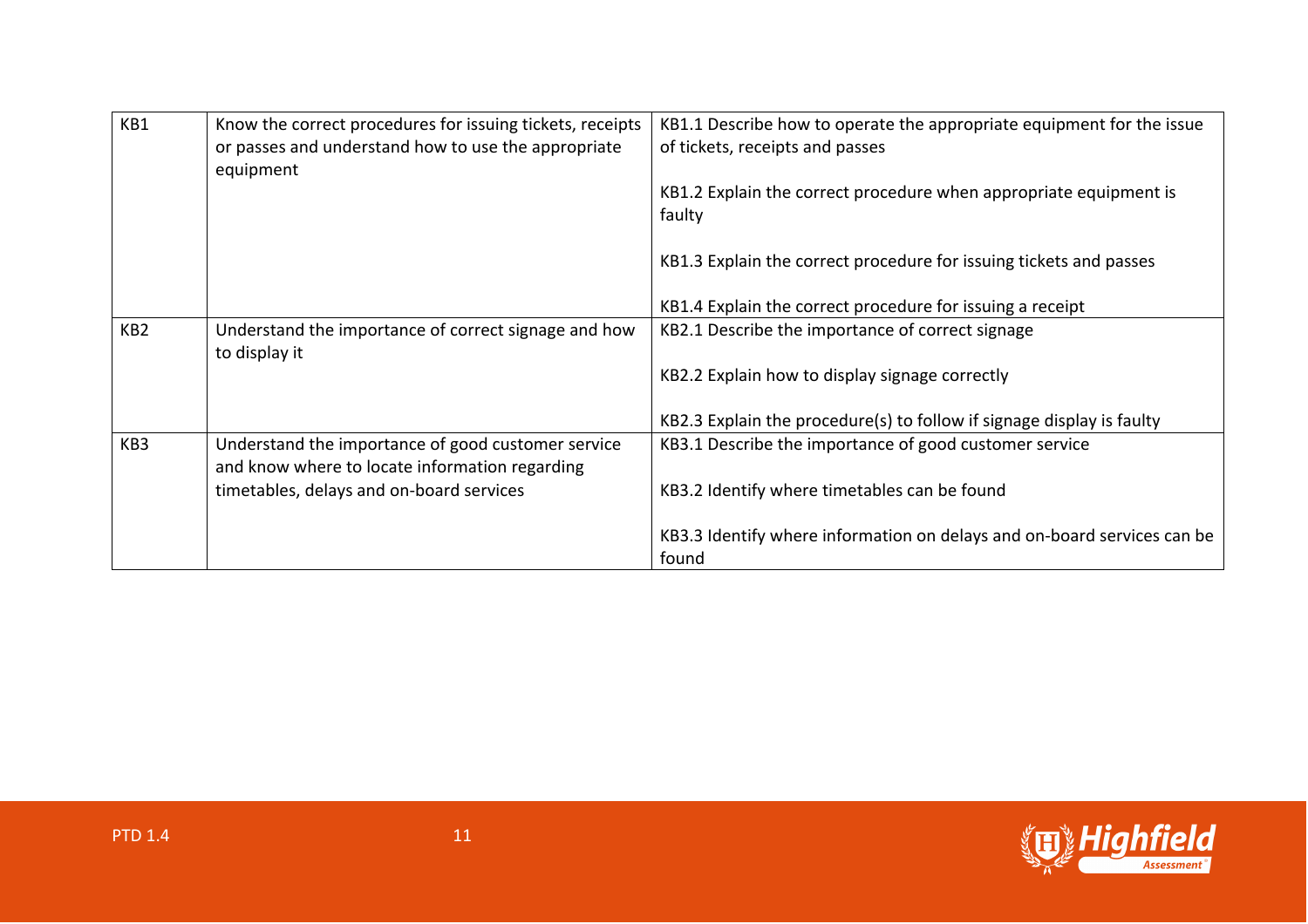| <b>Specific Coach Requirements</b> |                                                                                                                                                                         |                                                                                                                                                           |
|------------------------------------|-------------------------------------------------------------------------------------------------------------------------------------------------------------------------|-----------------------------------------------------------------------------------------------------------------------------------------------------------|
| Reference                          | Requirement                                                                                                                                                             | <b>Indicative Assessment Criteria</b>                                                                                                                     |
| SC <sub>1</sub>                    | Receive fares and issue tickets, receipts or passes, using<br>the appropriate systems and equipment, recording<br>transactions and dealing with errors                  | SC1.1 Confirm that the equipment used for issuing and/or processing<br>tickets is in working order                                                        |
|                                    |                                                                                                                                                                         | SC1.2 Issue tickets, and confirm that prepaid tickets and passes are valid<br>for the journey                                                             |
|                                    |                                                                                                                                                                         | SC1.3 Deal with any problems in line with organisational procedures                                                                                       |
|                                    |                                                                                                                                                                         | SC1.4 Store all payments in an approved place in line with organisational<br>guidelines                                                                   |
|                                    |                                                                                                                                                                         | SC1.5 Recognise and report when tickets or passes have been misused<br>and when passengers have not paid fares, in line with organisational<br>procedures |
|                                    |                                                                                                                                                                         | SC1.6 Follow any concessionary fare schemes in line with organisational<br>procedures                                                                     |
| SC <sub>2</sub>                    | Welcome customers in a polite and reassuring manner,<br>directing and assisting as appropriately and provide<br>information relating to timetables, delays and on-board | SC2.1 Acknowledge customers promptly and politely, and speak to them<br>in a way that promotes confidence in the organisation                             |
|                                    | services                                                                                                                                                                | SC2.2 Give customers information on timetabling and services                                                                                              |
|                                    |                                                                                                                                                                         | SC2.3 Keep customers up to date with information on delays                                                                                                |

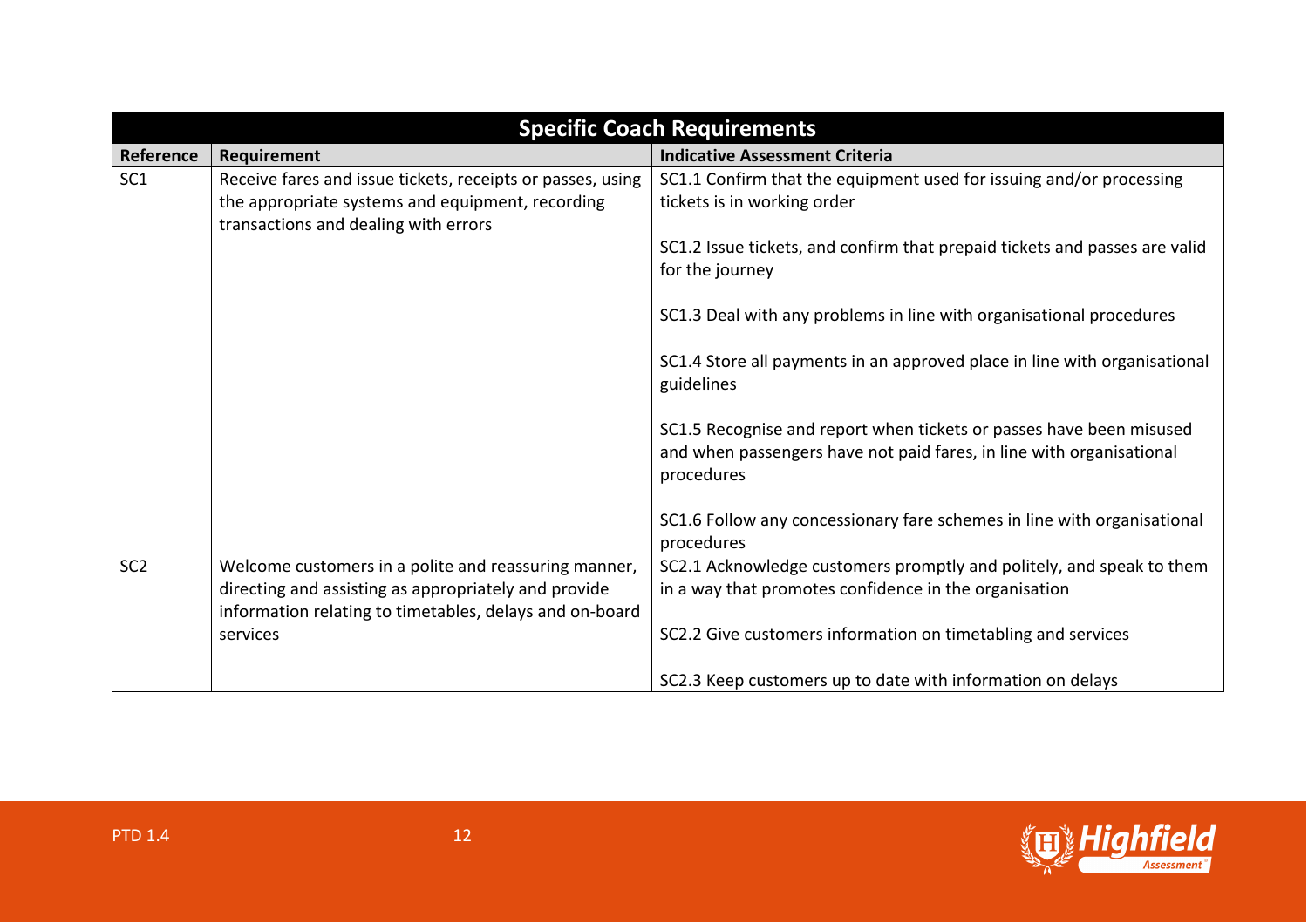| SC <sub>3</sub> | Comply with the statutory requirements for the<br>country you are driving in when operating a vehicle | SC3.1 Keep informed of the statutory requirement for the country you<br>are driving in when operating your vehicle |
|-----------------|-------------------------------------------------------------------------------------------------------|--------------------------------------------------------------------------------------------------------------------|
|                 |                                                                                                       | SC3.2 Ensure you comply with the statutory requirements when driving<br>your vehicle                               |
| KC1             | Know the correct procedures for issuing tickets,<br>receipts or passes and understand how to use the  | KC1.1 Describe how to operate the equipment for processing fares                                                   |
|                 | appropriate equipment                                                                                 | KC1.2 Describe how to follow the alternative ticket procedure in case of<br>machine failure                        |
| KC <sub>2</sub> | Understand the importance of correct signage and how<br>to display it                                 | KC2.1 Describe the importance of correct signage                                                                   |
|                 |                                                                                                       | KC2.2 Explain how to display signage correctly and what issues may<br>occur if it is not correctly displayed       |
| KC <sub>3</sub> | Know the international requirements for operating a<br>passenger-carrying vehicle (PCV)               | KC3.1 Explain where the international requirements for operating a PCV<br>can be found                             |
|                 |                                                                                                       | KC3.2 Explain and adhere to the international requirements of a PCV                                                |

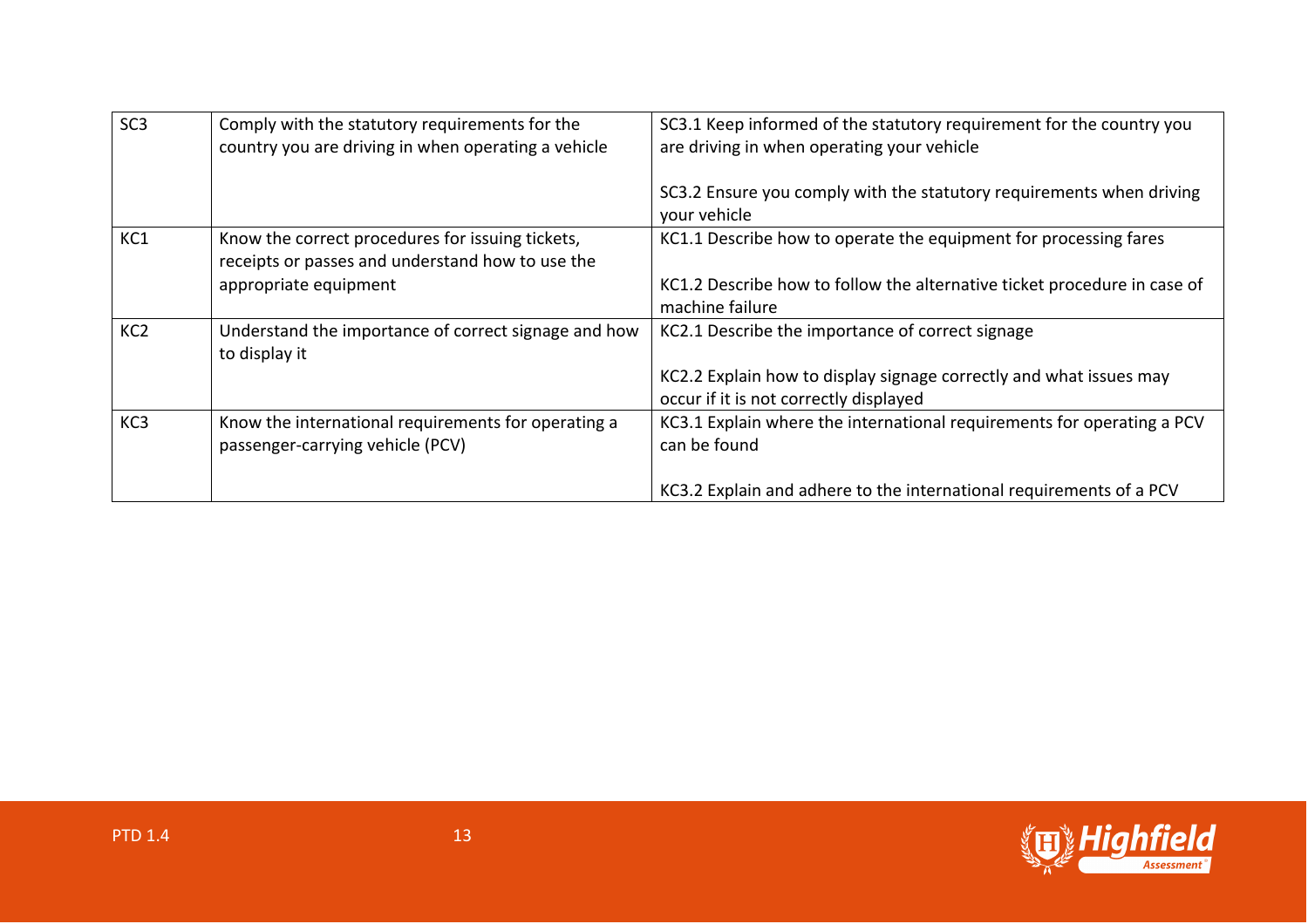| <b>Specific Rail Requirements</b> |                                                                                                   |                                                                                     |
|-----------------------------------|---------------------------------------------------------------------------------------------------|-------------------------------------------------------------------------------------|
| Reference                         | <b>Requirement</b>                                                                                | <b>Indicative Assessment Criteria</b>                                               |
| SR1                               | Follow the safe working practices when operating a<br>train to minimise risk on or near the line  | SR1.1 Drive to conditions in an appropriate manner                                  |
|                                   |                                                                                                   | SR1.2 Carries out appropriate safety checks as described in company<br>instructions |
|                                   |                                                                                                   | SR1.3 Evaluate the braking capability of the train                                  |
|                                   |                                                                                                   | SR1.4 Drive the train safely in degraded situations                                 |
| SR <sub>2</sub>                   | Follow the safe working practices when on foot, to<br>minimise risk on or near the line           | SR2.1 Comply with safe working practices when on foot                               |
|                                   |                                                                                                   | SR2.2 Uses the correct walking routes when approaching and exiting<br>a train       |
|                                   |                                                                                                   | SR2.3 Able to understand and interpret signage near the line                        |
|                                   |                                                                                                   | SR2.4 Abide by regulations set out by PTS (Personal Track Safety)                   |
| SR <sub>3</sub>                   | Be able to monitor and maintain your train's progress<br>against an operating schedule            | SR3.1 Able to read a schedule card correctly                                        |
|                                   |                                                                                                   | SR3.2 Arrive at the train in good time                                              |
| SR4                               | Be able to bring trains into service safely and in<br>accordance with relevant company procedures | SR4.1 Follows correct procedure to bring a train into service                       |
|                                   |                                                                                                   | SR4.2 Carries out train brake tests                                                 |
|                                   |                                                                                                   | SR4.3 Checks on-board safety equipment                                              |
|                                   |                                                                                                   | SR4.4 Correctly sets up in-cab radio                                                |

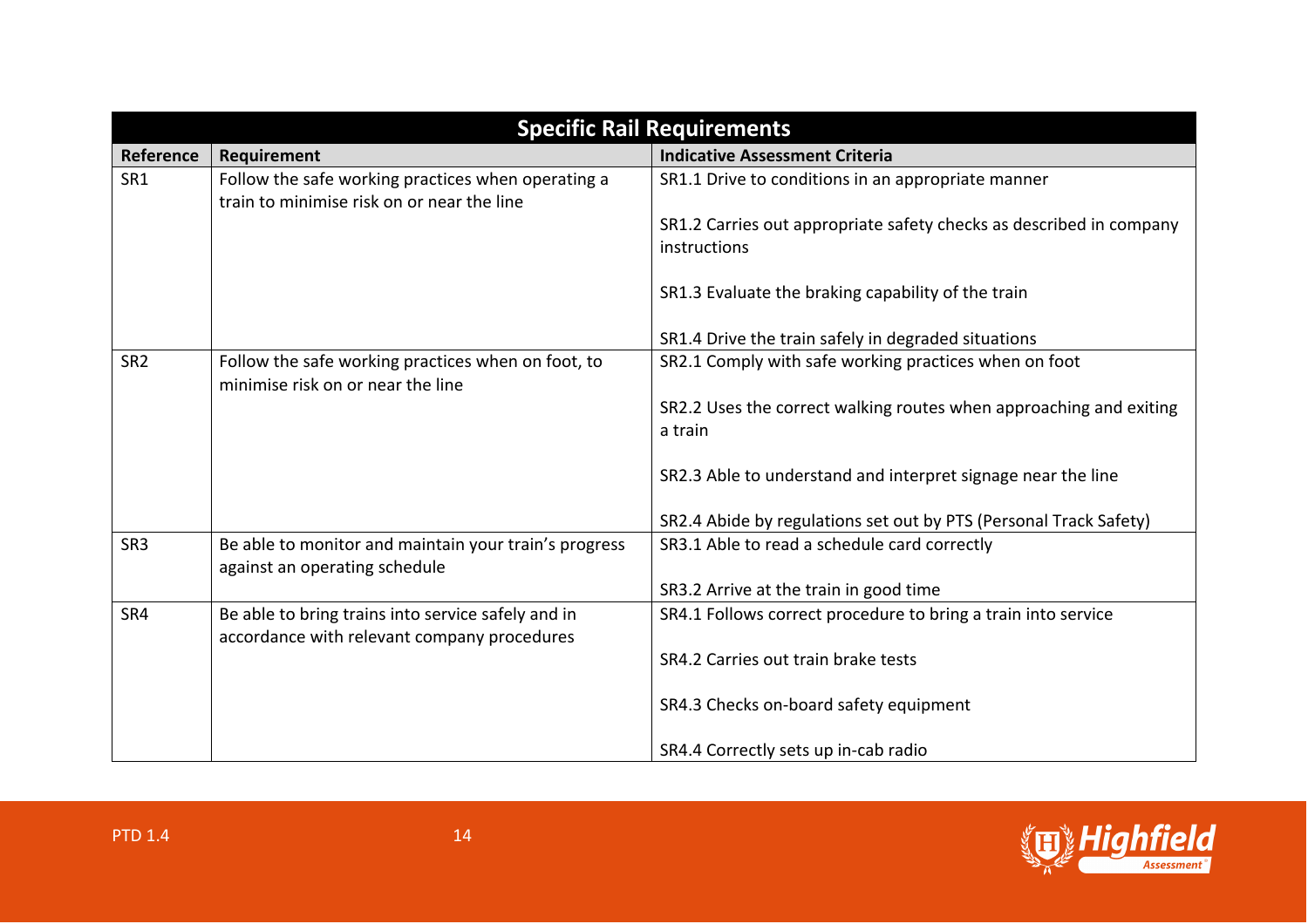| KR1             | Understand the importance of correct signage and how<br>to display it                       | KR1.1 Describe the importance of correct signage                                                                                                                                                       |
|-----------------|---------------------------------------------------------------------------------------------|--------------------------------------------------------------------------------------------------------------------------------------------------------------------------------------------------------|
|                 |                                                                                             | KR1.2 Explain how to display signage correctly                                                                                                                                                         |
|                 |                                                                                             | KR1.3 Knows how to set up the PIS (Passenger Information System)                                                                                                                                       |
|                 |                                                                                             | KR1.4 Knows the correct reporting procedures to follow if signage is<br>ineffectively displayed                                                                                                        |
| KR <sub>2</sub> | Know the safe working practices and understand their<br>importance                          | KR2.1 Discuss the importance of on-board safety systems and their<br>effective use, e.g. AWS (automatic warning system), DSD/DVD (driver<br>safety device/driver vigilance device)                     |
|                 |                                                                                             | KR2.2 Explain the correct processes to undertake when faults and<br>failures occur with safety systems, e.g. AWS (automatic warning<br>system), DSD/DVD (driver safety device/driver vigilance device) |
|                 |                                                                                             | KR2.3 Explain the procedure to follow after an operating incident,<br>e.g. SPAD (signal passed at danger), wrong side door release,<br>overspeed                                                       |
|                 |                                                                                             | KR2.4 Understands the risks when on foot near the line                                                                                                                                                 |
| KR3             | Know how to monitor and maintain progress against<br>operating schedules and its importance | KR3.1 Know how to read and interpret the schedule card                                                                                                                                                 |
|                 |                                                                                             | KR3.2 Understand the consequences of misreading the schedule card                                                                                                                                      |
|                 |                                                                                             | KR3.3 Explain the correct procedures to follow when handling                                                                                                                                           |
|                 |                                                                                             | diversions, alterations to routes and unscheduled stops/not-to-stops                                                                                                                                   |